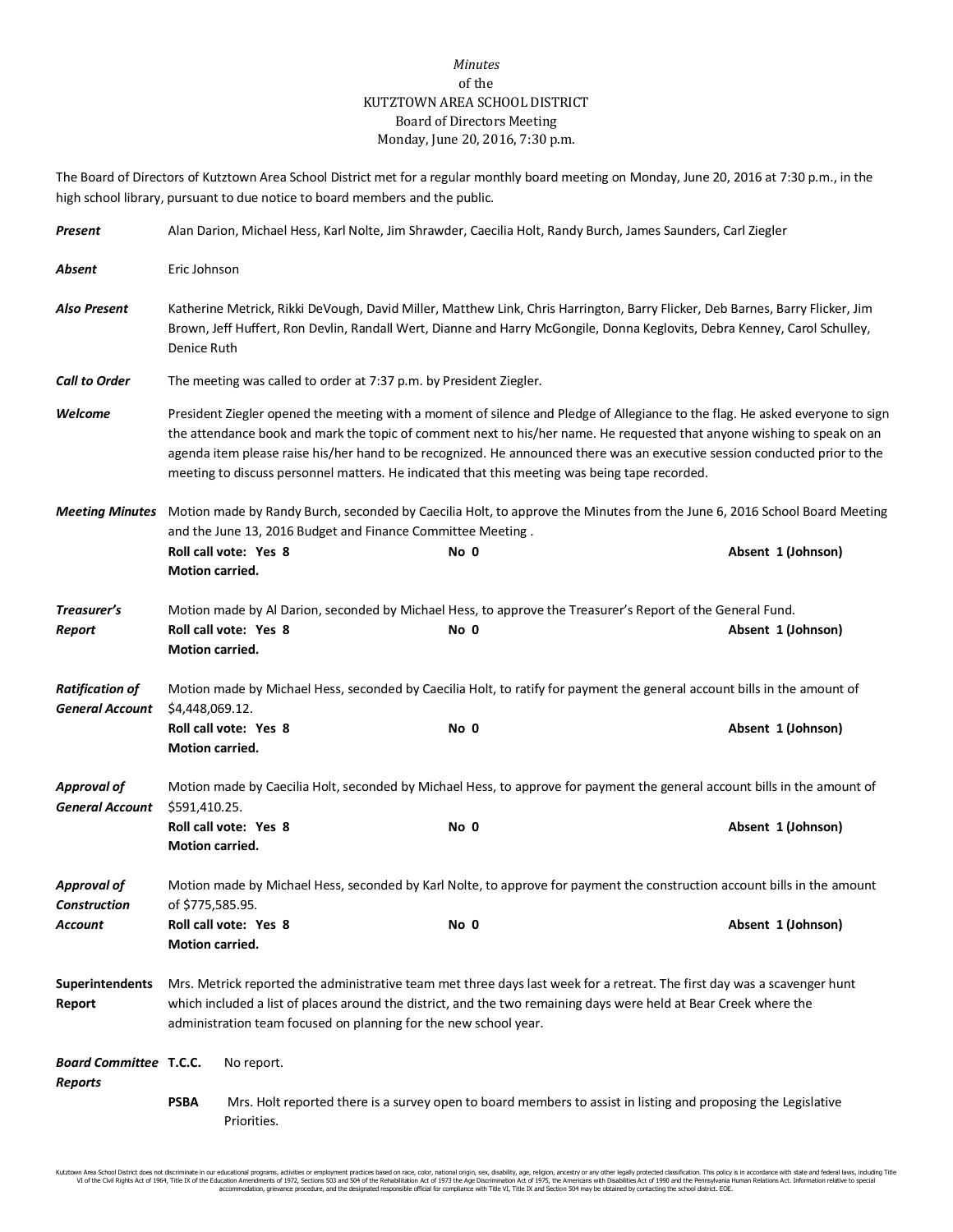|                                                                   | <b>BCIU</b>                                                                                                                                                                                                                                                                                                                                                                                     | No report.<br>Dr. Darion reported the committee was presented with end-of-year student achievement recognitions.                                                                                                                                                                                                                                                                                                                                                                                                                                                                                                                                                                                                                                                                                                                                                                                                                                                                                                                                                                                                                                                                                                                                                                                                                                                                                                                                                                                                    |                                                                                                                       |                 |                    |  |  |
|-------------------------------------------------------------------|-------------------------------------------------------------------------------------------------------------------------------------------------------------------------------------------------------------------------------------------------------------------------------------------------------------------------------------------------------------------------------------------------|---------------------------------------------------------------------------------------------------------------------------------------------------------------------------------------------------------------------------------------------------------------------------------------------------------------------------------------------------------------------------------------------------------------------------------------------------------------------------------------------------------------------------------------------------------------------------------------------------------------------------------------------------------------------------------------------------------------------------------------------------------------------------------------------------------------------------------------------------------------------------------------------------------------------------------------------------------------------------------------------------------------------------------------------------------------------------------------------------------------------------------------------------------------------------------------------------------------------------------------------------------------------------------------------------------------------------------------------------------------------------------------------------------------------------------------------------------------------------------------------------------------------|-----------------------------------------------------------------------------------------------------------------------|-----------------|--------------------|--|--|
|                                                                   | <b>BCTC</b>                                                                                                                                                                                                                                                                                                                                                                                     |                                                                                                                                                                                                                                                                                                                                                                                                                                                                                                                                                                                                                                                                                                                                                                                                                                                                                                                                                                                                                                                                                                                                                                                                                                                                                                                                                                                                                                                                                                                     |                                                                                                                       |                 |                    |  |  |
|                                                                   | P&C                                                                                                                                                                                                                                                                                                                                                                                             | Mrs. Holt reported the committee received a presentation on technology in the classroom and Eureka Math.                                                                                                                                                                                                                                                                                                                                                                                                                                                                                                                                                                                                                                                                                                                                                                                                                                                                                                                                                                                                                                                                                                                                                                                                                                                                                                                                                                                                            |                                                                                                                       |                 |                    |  |  |
|                                                                   | <b>ECC</b>                                                                                                                                                                                                                                                                                                                                                                                      | 6 vs 8 lane track.                                                                                                                                                                                                                                                                                                                                                                                                                                                                                                                                                                                                                                                                                                                                                                                                                                                                                                                                                                                                                                                                                                                                                                                                                                                                                                                                                                                                                                                                                                  | Mr. Burch reported the committee discussed community concerns on the stadium development and in particular a          |                 |                    |  |  |
|                                                                   |                                                                                                                                                                                                                                                                                                                                                                                                 | discussed building access and the stadium project.                                                                                                                                                                                                                                                                                                                                                                                                                                                                                                                                                                                                                                                                                                                                                                                                                                                                                                                                                                                                                                                                                                                                                                                                                                                                                                                                                                                                                                                                  | Facilities Mr. Burch reported the committee received an update from AEM on the high school project, and the committee |                 |                    |  |  |
|                                                                   |                                                                                                                                                                                                                                                                                                                                                                                                 |                                                                                                                                                                                                                                                                                                                                                                                                                                                                                                                                                                                                                                                                                                                                                                                                                                                                                                                                                                                                                                                                                                                                                                                                                                                                                                                                                                                                                                                                                                                     |                                                                                                                       |                 |                    |  |  |
|                                                                   | <b>Special</b> No report.<br><b>Education</b>                                                                                                                                                                                                                                                                                                                                                   |                                                                                                                                                                                                                                                                                                                                                                                                                                                                                                                                                                                                                                                                                                                                                                                                                                                                                                                                                                                                                                                                                                                                                                                                                                                                                                                                                                                                                                                                                                                     |                                                                                                                       |                 |                    |  |  |
| Personnel                                                         | 1.<br>2.<br>4.<br>5.<br>6.<br>7.<br>8.<br><b>Motion carried.</b>                                                                                                                                                                                                                                                                                                                                | Motion made by Al Darion, seconded by Michael Hess, to approve the following personnel items:<br>The acceptance, with regret, of the resignation due to retirement of Karen M. Vymazal as guidance counselor at the high<br>school, effective August 15, 2016.<br>The acceptance of the resignation of Christopher Harrington as director of technology and innovative learning, effective<br>August 2, 2016.<br>3. The acceptance of the resignation of employee #56 per the attached agreement.<br>The approval of Cyndi J. Parker and Michele A. Schoener as substitute teachers for the 2016 Summer Reading Program at<br>the current curriculum rate of \$24.50 per hour.<br>The approval of the following KASD bus/van drivers for the 2016 Summer Programs at their current hourly rate:<br>Tessie M. Adam<br>Edwin J. Billiard<br>Lorin E. Honicker, Jr. (SOS)<br>Rickie A. Schnabel<br>Leon G. Smith<br>The approval of the following Eshelman bus/van drivers for the 2016 Summer Programs:<br>William F. Brobst<br>Stephanie L. Hugo<br>The approval of a remaining extra-curricular stipend for employee #243 in the amount of \$2,180.<br>The approval of the rate increase for Gordon Holland, maintenance employee, to \$15.86 per hour for general maintenance<br>work and \$20.50 per hour for HVAC and refrigeration work, effective June 7, 2016<br>Roll call vote: Yes 8<br>No 0<br>Absent 1 (Johnson)<br>All Personnel are Approved Pending the District's Receipt of All Mandated Credentials |                                                                                                                       |                 |                    |  |  |
| <b>Support Staff</b><br>Compensation                              | Motion carried.                                                                                                                                                                                                                                                                                                                                                                                 | Motion made by Caecilia Holt, seconded by Michael Hess, to approve the support staff salary increases for the 2016-2017<br>school year, which includes the average increase not to exceed 2% and the employee salary adjustments.<br>Roll call vote: Yes 6<br>No 0<br>N/A 2 (Burch, Nolte)<br>Absent 1 (Johnson)                                                                                                                                                                                                                                                                                                                                                                                                                                                                                                                                                                                                                                                                                                                                                                                                                                                                                                                                                                                                                                                                                                                                                                                                    |                                                                                                                       |                 |                    |  |  |
| <b>Hourly Employee</b><br><b>Starting and</b><br><b>Sub Rates</b> | Motion made by Michael Hess, seconded by Caecilia Holt, to approve the hourly starting rates and substitute rates for the<br>2016-2017 school year per the attached.                                                                                                                                                                                                                            |                                                                                                                                                                                                                                                                                                                                                                                                                                                                                                                                                                                                                                                                                                                                                                                                                                                                                                                                                                                                                                                                                                                                                                                                                                                                                                                                                                                                                                                                                                                     |                                                                                                                       |                 |                    |  |  |
|                                                                   | <b>Motion carried.</b>                                                                                                                                                                                                                                                                                                                                                                          | Roll call vote: Yes 7                                                                                                                                                                                                                                                                                                                                                                                                                                                                                                                                                                                                                                                                                                                                                                                                                                                                                                                                                                                                                                                                                                                                                                                                                                                                                                                                                                                                                                                                                               | No 0                                                                                                                  | $N/A$ 1 (Burch) | Absent 1 (Johnson) |  |  |
| <b>Canvas Learning</b><br><b>Management</b><br><b>System</b>      | Motion made by Caecilia Holt, seconded by Al Darion, to approve entering into a three-year agreement to purchase the<br>Canvas learning management system. The first year cost for Canvas would be \$13,590, the second year cost is estimated to be<br>\$9,555, and the third year cost is estimated to be \$10,035.<br>Roll call vote: Yes 8<br>No 0<br>Absent 1 (Johnson)<br>Motion carried. |                                                                                                                                                                                                                                                                                                                                                                                                                                                                                                                                                                                                                                                                                                                                                                                                                                                                                                                                                                                                                                                                                                                                                                                                                                                                                                                                                                                                                                                                                                                     |                                                                                                                       |                 |                    |  |  |

Kutztown Area School District does not discriminate in our educational programs, activities or employment practices based on race, color, rational origin, sex, disability, age, religion, ancestry or any other legally prot